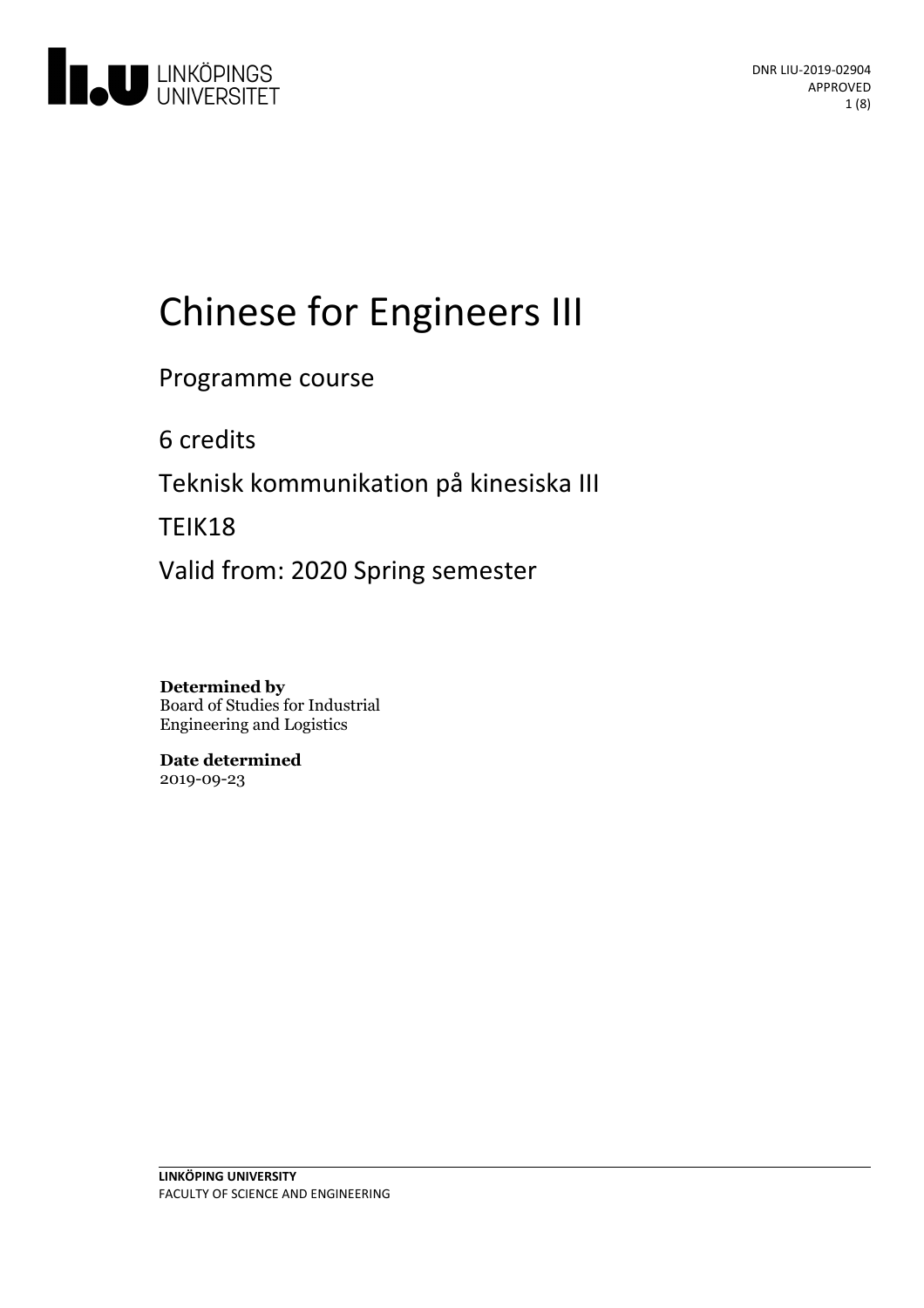# Main field of study

No main field of study

## Course level

First cycle

# Advancement level

 $G<sub>2</sub>X$ 

# Course offered for

- Industrial Engineering and Management International, M Sc in Engineering
- Applied Physics and Electrical Engineering International, M Sc in Engineering

# Prerequisites

German for Engineers I and II or the equivalent.

## Examination

| UPG <sub>3</sub> | Hand-in assignments | 2 credits | U.G        |
|------------------|---------------------|-----------|------------|
| PRA2             | Project             | 4 credits | U, 3, 4, 5 |

## Grades

Four-grade scale, LiU, U, 3, 4, 5

## Department

Institutionen för ekonomisk och industriell utveckling

# Director of Studies or equivalent

Johan Holtström

## Examiner Li Li Tunek

# Course website and other links

[http://www.iei.liu.se/facksprak/tek\\_fak/kinesiska](http://www.iei.liu.se/facksprak/tek_fak/kinesiska)

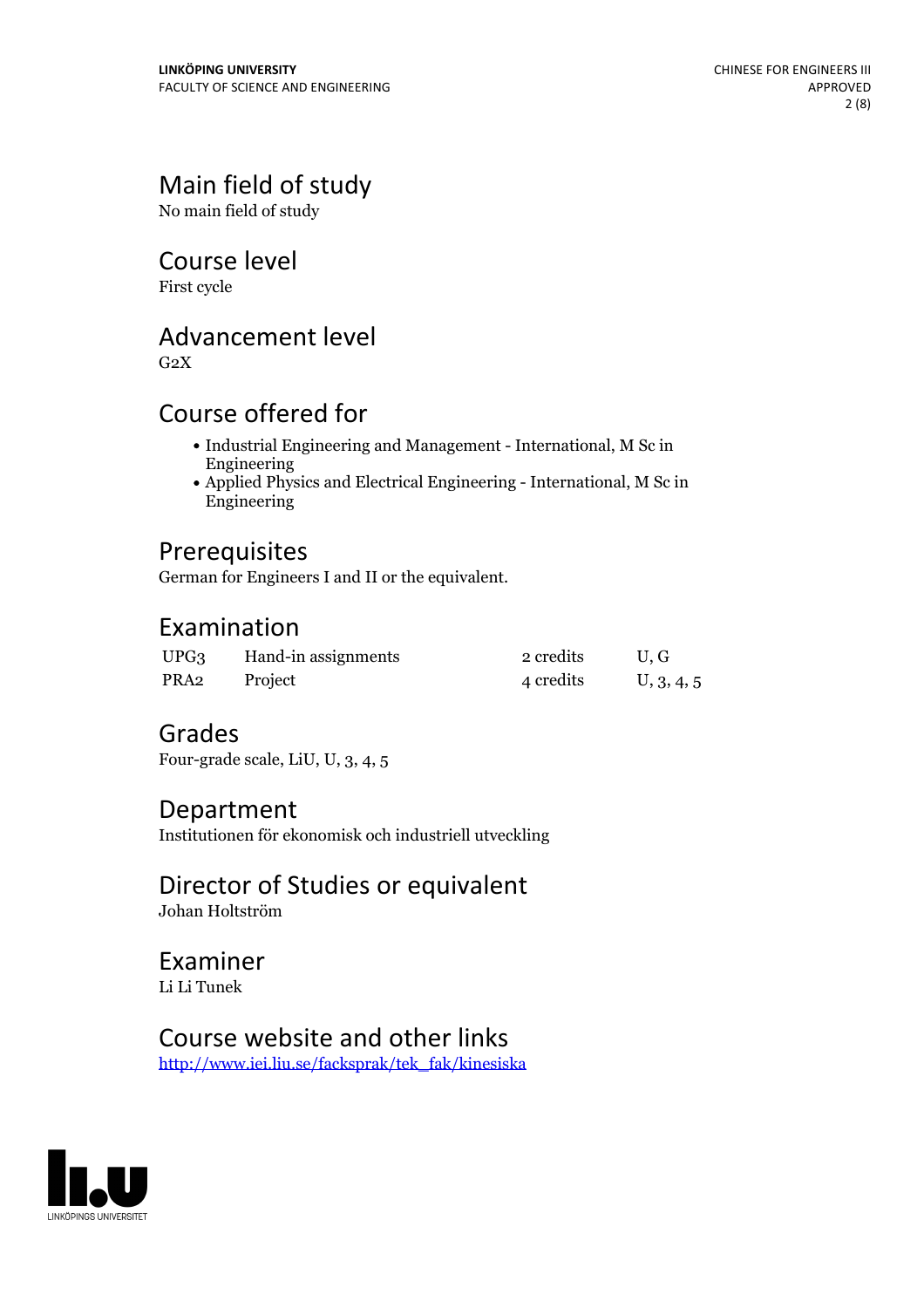# Education components

Preliminary scheduled hours: 48 h Recommended self-study hours: 112 h

# Course literature

Delas ut under kursen.

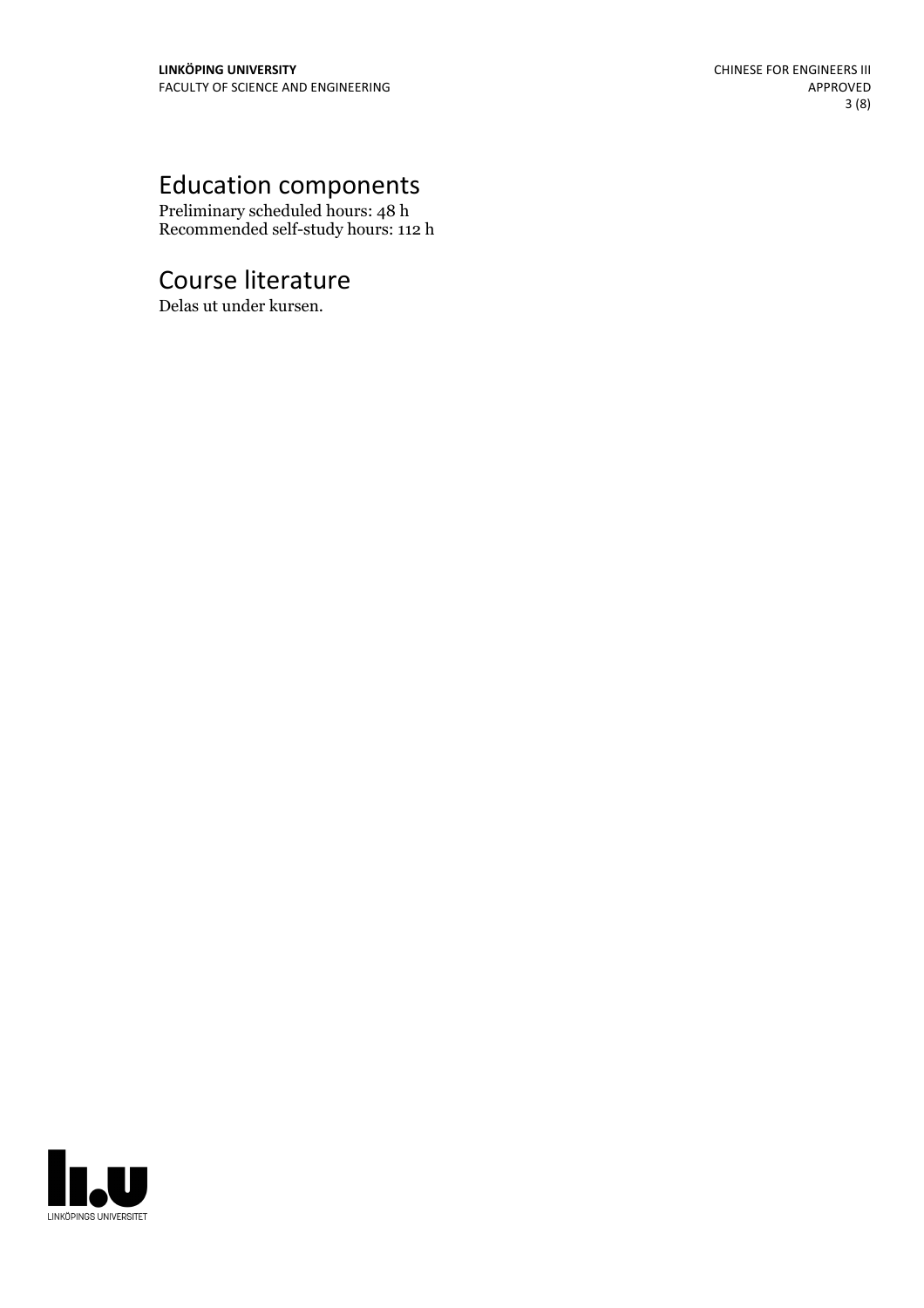# **Common rules**

## **Course syllabus**

A syllabus must be established for each course. The syllabus specifies the aim and contents of the course, and the prior knowledge that a student must have in order to be able to benefit from the course.

## **Timetabling**

Courses are timetabled after a decision has been made for this course concerning its assignment to a timetable module.

### **Interrupting a course**

The vice-chancellor's decision concerning regulations for registration, deregistration and reporting results (Dnr LiU-2015-01241) states that interruptions in study are to be recorded in Ladok. Thus, all students who do not participate in a course for which they have registered must record the interruption, such that the registration on the course can be removed. Deregistration from <sup>a</sup> course is carried outusing <sup>a</sup> web-based form: https://www.lith.liu.se/for-studenter/kurskomplettering?l=en.

## **Cancelled courses**

Courses with few participants (fewer than 10) may be cancelled or organised in a manner that differs from that stated in the course syllabus. The Dean is to deliberate and decide whether a course is to be cancelled or changed from the course syllabus.

## **Guidelines relatingto examinations and examiners**

For details, see Guidelines for education and examination for first-cycle and second-cycle education at Linköping University, http://styrdokument.liu.se/Regelsamling/VisaBeslut/917592.

An examiner must be employed as a teacher at LiU according to the LiU Regulations for Appointments

(https://styrdokument.liu.se/Regelsamling/VisaBeslut/622784). For courses in second-cycle, the following teachers can be appointed as examiner: Professor (including Adjunct and Visiting Professor), Associate Professor (including Adjunct), Senior Lecturer (including Adjunct and Visiting Senior Lecturer), Research Fellow, or Postdoc. For courses in first-cycle, Assistant Lecturer (including Adjunct and Visiting Assistant Lecturer) can also be appointed as examiner in addition to those listed for second-cycle courses. In exceptional cases, a Part-time Lecturer can also be appointed as an examiner at both first- and second cycle, see Delegation of authority for the Board of Faculty of Science and Engineering.

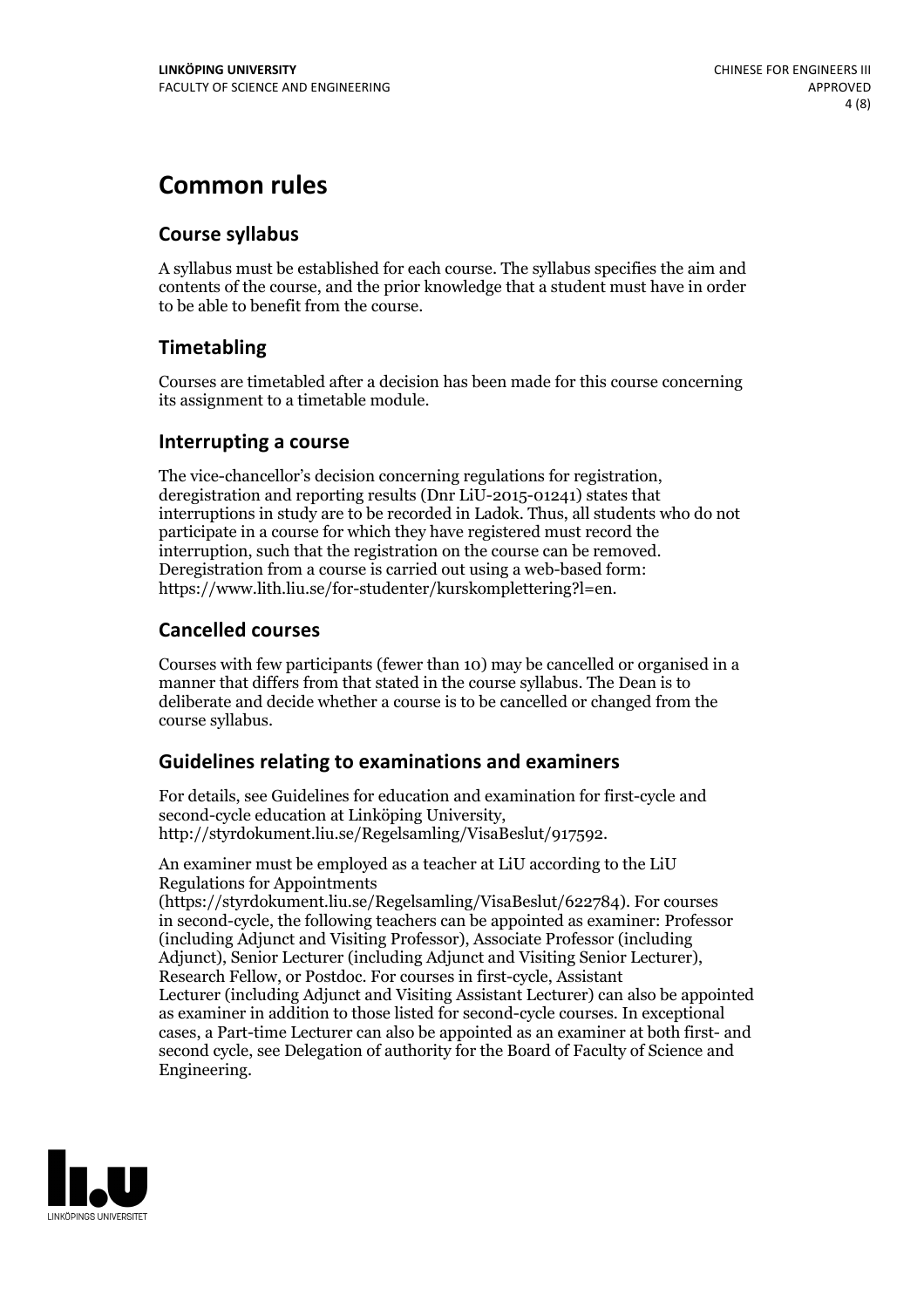## **Forms of examination**

#### **Examination**

Written and oral examinations are held at least three times a year: once immediately after the end of the course, once in August, and once (usually) in one of the re-examination periods. Examinations held at other times are to follow a decision of the board of studies.

Principles for examination scheduling for courses that follow the study periods:

- courses given in VT1 are examined for the first time in March, with re-examination in June and August
- courses given in VT2 are examined for the first time in May, with re-examination in August and October
- courses given in HT1 are examined for the first time in October, with re-examination in January and August
- courses given in HT2 are examined for the first time in January, with re-examination in March and in August.

The examination schedule is based on the structure of timetable modules, but there may be deviations from this, mainly in the case of courses that are studied and examined for several programmes and in lower grades (i.e. 1 and 2).

Examinations for courses that the board of studies has decided are to be held in alternate years are held three times during the school year in which the course is given according to the principles stated above.

Examinations for courses that are cancelled orrescheduled such that they are not given in one or several years are held three times during the year that immediately follows the course, with examination scheduling that corresponds to the scheduling that was in force before the course was cancelled or rescheduled.

When a course is given for the last time, the regular examination and two re-<br>examinations will be offered. Thereafter, examinations are phased out by offering three examinations during the following academic year at the same times as the examinations in any substitute course. If there is no substitute course, three examinations will be offered during re-examination periods during the following academic year. Other examination times are decided by the board of studies. In all cases above, the examination is also offered one more time during the academic year after the following, unless the board of studies decides otherwise.

If a course is given during several periods of the year (for programmes, or on different occasions for different programmes) the board or boards of studies determine together the scheduling and frequency of re-examination occasions.

#### **Registration for examination**

In order to take an examination, a student must register in advance at the Student Portal during the registration period, which opens 30 days before the date of the examination and closes 10 days before it. Candidates are informed of the location of the examination by email, four days in advance. Students who have not

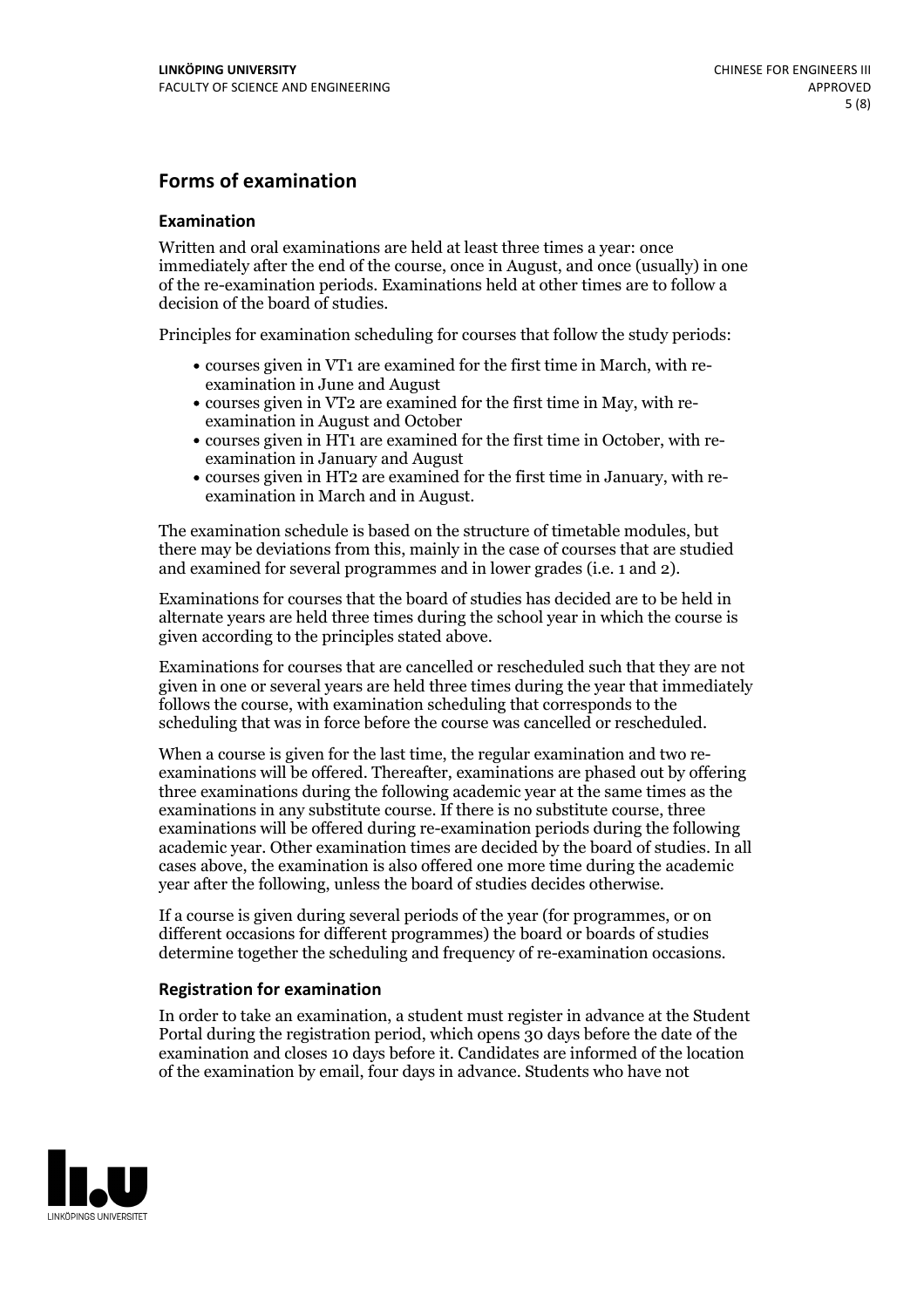registered for an examination run the risk of being refused admittance to the examination, if space is not available.

Symbols used in the examination registration system:

\*\* denotes that the examination is being given for the penultimate time.

\* denotes that the examination is being given for the last time.

#### **Code of conduct for students during examinations**

Details are given in a decision in the university's rule book: http://styrdokument.liu.se/Regelsamling/VisaBeslut/622682.

#### **Retakes for higher grade**

Students at the Institute of Technology at LiU have the right to retake written examinations and computer-based examinations in an attempt to achieve a higher grade. This is valid for all examination components with code "TEN" and "DAT". The same right may not be exercised for other examination components, unless otherwise specified in the course syllabus.

A retake is not possible on courses that are included in an issued degree diploma.

#### **Retakes of other forms of examination**

Regulations concerning retakes of other forms of examination than written examinations and computer-based examinations are given in the LiU guidelines

http://styrdokument.liu.se/Regelsamling/VisaBeslut/917592.

#### **Plagiarism**

For examinations that involve the writing of reports, in cases in which it can be assumed that the student has had access to other sources (such as during project work, writing essays, etc.), the material submitted must be prepared in accordance with principles for acceptable practice when referring to sources (references or quotations for which the source is specified) when the text, images, ideas, data,  $\vec{e}$  etc. of other people are used. It is also to be made clear whether the author has reused his or her own text, images, ideas, data, etc. from previous examinations, such as degree projects, project reports, etc. (this is sometimes known as "self- plagiarism").

A failure to specify such sources may be regarded as attempted deception during examination.

#### **Attempts to cheat**

In the event of <sup>a</sup> suspected attempt by <sup>a</sup> student to cheat during an examination, or when study performance is to be assessed as specified in Chapter <sup>10</sup> of the Higher Education Ordinance, the examiner is to report this to the disciplinary board of the university. Possible consequences for the student are suspension from study and a formal warning. More information is available at https://www.student.liu.se/studenttjanster/lagar-regler-rattigheter?l=en.

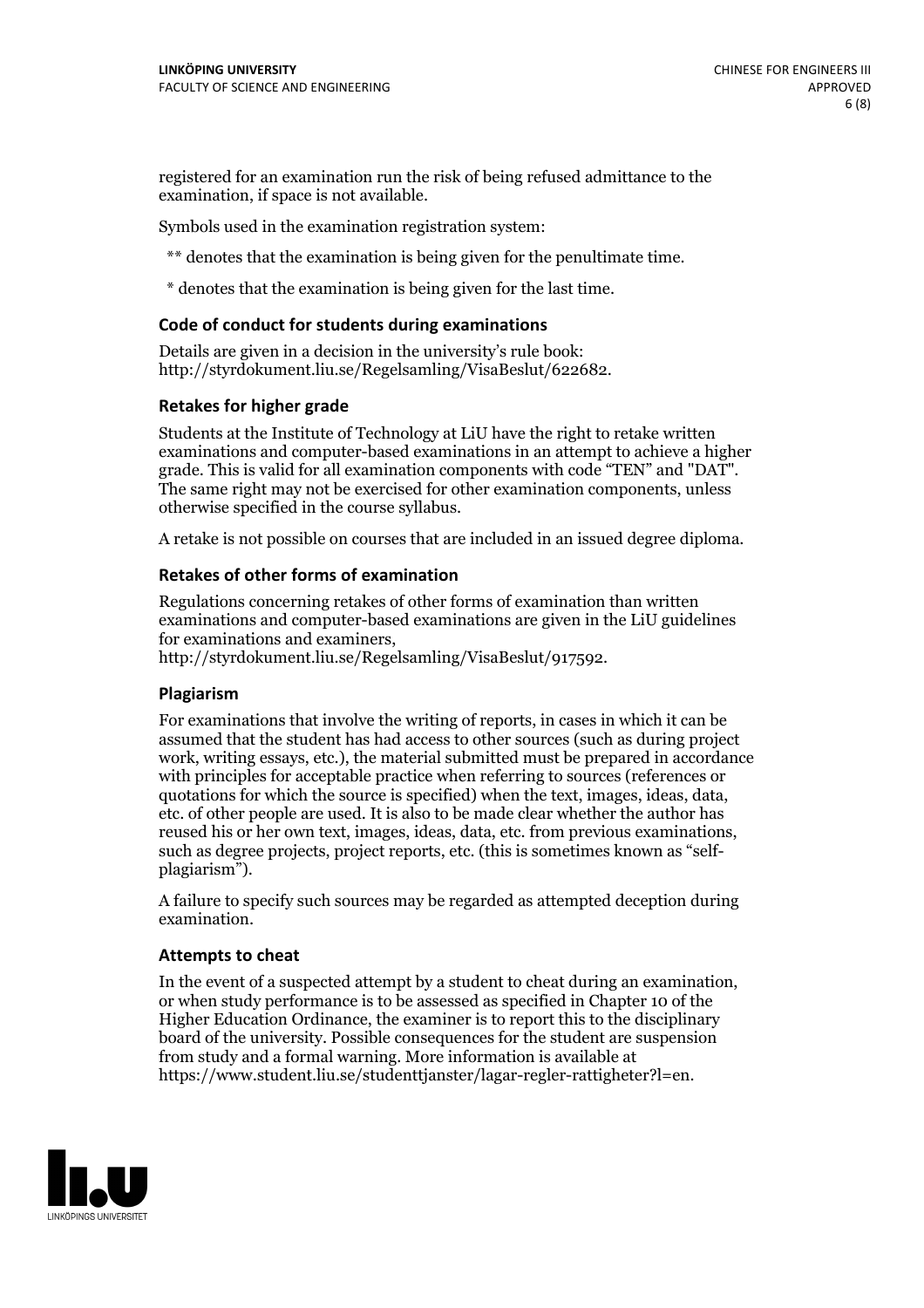### **Grades**

The grades that are preferably to be used are Fail (U), Pass (3), Pass not without distinction  $(4)$  and Pass with distinction  $(5)$ .

- 1. Grades U, 3, 4, 5 are to be awarded for courses that have written
- examinations. 2. Grades Fail (U) and Pass (G) may be awarded for courses with <sup>a</sup> large degree of practical components such as laboratory work, project work and group work. 3. Grades Fail (U) and Pass (G) are to be used for degree projects and other
- independent work.

#### **Examination components**

- 
- 1. Grades U, 3, 4, <sup>5</sup> are to be awarded for written examinations (TEN). 2. Examination components for which the grades Fail (U) and Pass (G) may be awarded are laboratory work (LAB), project work (PRA), preparatory written examination (KTR), oral examination (MUN), computer-based
- examination (DAT), home assignment (HEM), and assignment (UPG). 3. Students receive grades either Fail (U) or Pass (G) for other examination components in which the examination criteria are satisfied principally through active attendance such as other examination (ANN), tutorial group (BAS) or examination item (MOM). 4. Grades Fail (U) and Pass (G) are to be used for the examination
- components Opposition (OPPO) and Attendance at thesis presentation (AUSK) (i.e. part of the degree project).

For mandatory components, the following applies: If special circumstances prevail, and if it is possible with consideration of the nature of the compulsory component, the examiner may decide to replace the compulsory component with another equivalent component. (In accordance with the LiU Guidelines for education and examination for first-cycle and second-cycle education at Linköping University, http://styrdokument.liu.se/Regelsamling/VisaBeslut/917592).

For written examinations, the following applies: If the LiU coordinator for students with disabilities has granted a student the right to an adapted examination for a written examination in an examination hall, the student has the right to it. If the coordinator has instead recommended for the student an adapted examination or alternative form of examination, the examiner may grant this if the examiner assesses that it is possible, based on consideration of the course objectives. (In accordance with the LiU Guidelines for education and examination for first-cycle and second-cycle education at Linköping University, http://styrdokument.liu.se/Regelsamling/VisaBeslut/917592).

The examination results for a student are reported at the relevant department.

## **Regulations (applyto LiU in its entirety)**

The university is a government agency whose operations are regulated by